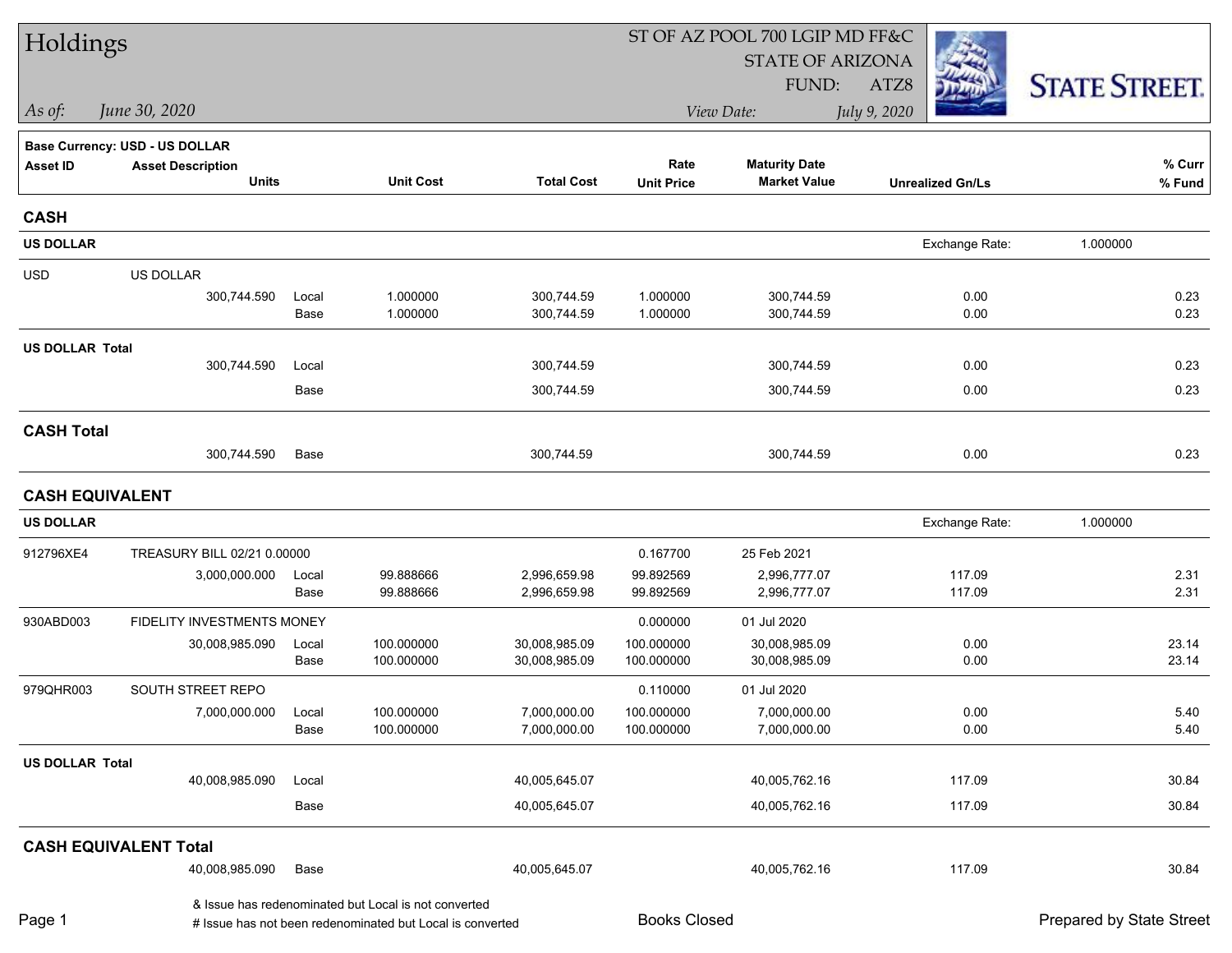| Holdings            |                                                                   |       |                                                           |                   |                     | ST OF AZ POOL 700 LGIP MD FF&C |                         |                          |  |
|---------------------|-------------------------------------------------------------------|-------|-----------------------------------------------------------|-------------------|---------------------|--------------------------------|-------------------------|--------------------------|--|
|                     |                                                                   |       |                                                           |                   |                     | <b>STATE OF ARIZONA</b>        |                         |                          |  |
|                     |                                                                   |       |                                                           |                   |                     | FUND:                          | ATZ8                    | <b>STATE STREET.</b>     |  |
| As of:              | June 30, 2020                                                     |       |                                                           |                   |                     | View Date:                     | July 9, 2020            |                          |  |
|                     |                                                                   |       |                                                           |                   |                     |                                |                         |                          |  |
| <b>Asset ID</b>     | <b>Base Currency: USD - US DOLLAR</b><br><b>Asset Description</b> |       |                                                           |                   | Rate                | <b>Maturity Date</b>           |                         | % Curr                   |  |
|                     | Units                                                             |       | <b>Unit Cost</b>                                          | <b>Total Cost</b> | <b>Unit Price</b>   | <b>Market Value</b>            | <b>Unrealized Gn/Ls</b> | % Fund                   |  |
| <b>FIXED INCOME</b> |                                                                   |       |                                                           |                   |                     |                                |                         |                          |  |
| <b>US DOLLAR</b>    |                                                                   |       |                                                           |                   |                     |                                | Exchange Rate:          | 1.000000                 |  |
| 30218HAA5           | EXPORT LEASING 2009 LLC US GOVT GUAR 08/21 1.859                  |       |                                                           |                   | 1.859000            | 28 Aug 2021                    |                         |                          |  |
|                     | 157,288.050                                                       | Local | 100.203073                                                | 157,607.46        | 100.522601          | 158,110.04                     | 502.58                  | 0.12                     |  |
| Original Face:      | 1,000,000.000                                                     | Base  | 100.203073                                                | 157,607.46        | 100.522601          | 158,110.04                     | 502.58                  | 0.12                     |  |
| 36178GHQ0           | GNMA POOL AA8339 GN 08/27 FIXED 3                                 |       |                                                           |                   | 3.000000            | 15 Aug 2027                    |                         |                          |  |
|                     | 962,225.850                                                       | Local | 103.303449                                                | 994,012.49        | 105.282287          | 1,013,053.38                   | 19,040.89               | 0.78                     |  |
| Original Face:      | 5,000,000.000                                                     | Base  | 103.303449                                                | 994,012.49        | 105.282287          | 1,013,053.38                   | 19,040.89               | 0.78                     |  |
| 36179MAF7           | GNMA II POOL MA0006 G2 04/27 FIXED 2.5                            |       |                                                           |                   | 2.500000            | 20 Apr 2027                    |                         |                          |  |
|                     | 855,808.310                                                       | Local | 102.547298                                                | 877,608.30        | 103.706121          | 887,525.60                     | 9,917.30                | 0.68                     |  |
| Original Face:      | 4,372,786.000                                                     | Base  | 102.547298                                                | 877,608.30        | 103.706121          | 887,525.60                     | 9,917.30                | 0.68                     |  |
| 36179MCH1           | GNMA II POOL MA0072 G2 05/27 FIXED 2.5                            |       |                                                           |                   | 2.500000            | 20 May 2027                    |                         |                          |  |
|                     | 1,020,790.000                                                     | Local | 102.240878                                                | 1,043,664.66      | 104.324621          | 1,064,935.30                   | 21,270.64               | 0.82                     |  |
| Original Face:      | 5,000,000.000                                                     | Base  | 102.240878                                                | 1,043,664.66      | 104.324621          | 1,064,935.30                   | 21,270.64               | 0.82                     |  |
| 36179MGP9           | GNMA II POOL MA0206 G2 07/27 FIXED 3.5                            |       |                                                           |                   | 3.500000            | 20 Jul 2027                    |                         |                          |  |
|                     | 578,080.780                                                       | Local | 103.648909                                                | 599,174.42        | 104.740738          | 605,486.08                     | 6,311.66                | 0.47                     |  |
| Original Face:      | 4,169,641.000                                                     | Base  | 103.648909                                                | 599,174.42        | 104.740738          | 605,486.08                     | 6,311.66                | 0.47                     |  |
| 36179NDH8           | GNMA II POOL MA1004 G2 05/43 FIXED 3                              |       |                                                           |                   | 3.000000            | 20 May 2043                    |                         |                          |  |
|                     | 568,548.660                                                       | Local | 101.159399                                                | 575,140.41        | 104.695311          | 595,243.79                     | 20,103.38               | 0.46                     |  |
| Original Face:      | 2,000,000.000                                                     | Base  | 101.159399                                                | 575,140.41        | 104.695311          | 595,243.79                     | 20,103.38               | 0.46                     |  |
| 36202F3T1           | GNMA II POOL 005310 G2 02/27 FIXED 3.5                            |       |                                                           |                   | 3.500000            | 20 Feb 2027                    |                         |                          |  |
|                     | 371,190.940 Local                                                 |       | 102.425350                                                | 380,193.62        | 103.689103          | 384,884.56                     | 4,690.94                | 0.30                     |  |
| Original Face:      | 2,910,888.000                                                     | Base  | 102.425350                                                | 380,193.62        | 103.689103          | 384,884.56                     | 4,690.94                | 0.30                     |  |
| 36225E3Y6           | GNMA II POOL 082614 G2 09/40 FLOATING VAR                         |       |                                                           |                   | 3.250000            | 20 Sep 2040                    |                         |                          |  |
|                     | 731,013.820                                                       | Local | 103.103893                                                | 753,703.71        | 104.758780          | 765,801.16                     | 12,097.45               | 0.59                     |  |
| Original Face:      | 9,450,000.000                                                     | Base  | 103.103893                                                | 753,703.71        | 104.758780          | 765,801.16                     | 12,097.45               | 0.59                     |  |
| 3622A2EM0           | GNMA POOL 783740 GN 12/27 FIXED 2.5                               |       |                                                           |                   | 2.500000            | 15 Dec 2027                    |                         |                          |  |
|                     | 606,542.130                                                       | Local | 101.124092                                                | 613,360.22        | 104.724181          | 635,196.28                     | 21,836.06               | 0.49                     |  |
| Original Face:      | 2,500,000.000                                                     | Base  | 101.124092                                                | 613,360.22        | 104.724181          | 635,196.28                     | 21,836.06               | 0.49                     |  |
|                     |                                                                   |       | & Issue has redenominated but Local is not converted      |                   |                     |                                |                         |                          |  |
| Page 2              |                                                                   |       | # Issue has not been redenominated but Local is converted |                   | <b>Books Closed</b> |                                |                         | Prepared by State Street |  |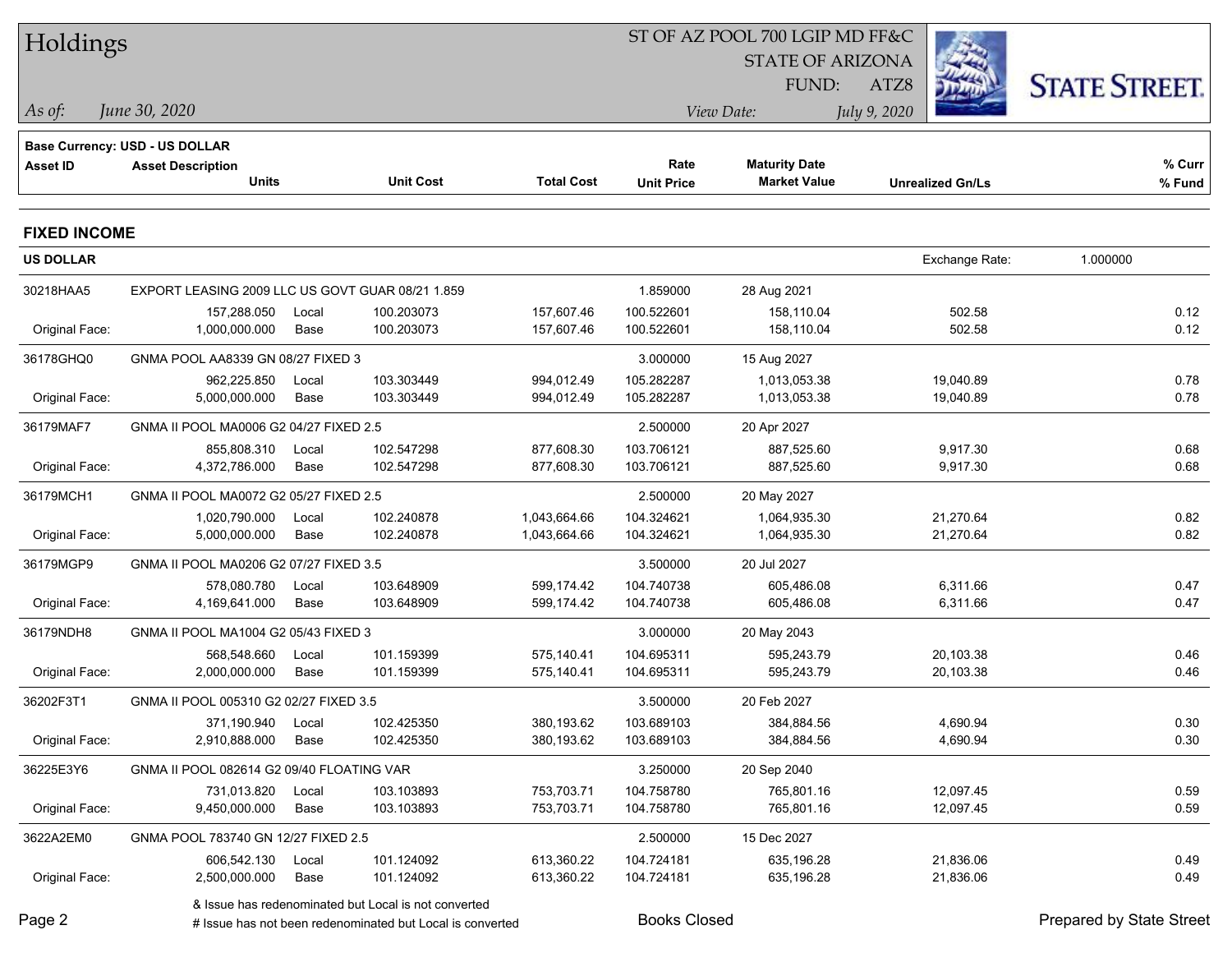Holdings

## ST OF AZ POOL 700 LGIP MD FF&C

STATE OF ARIZONA

ATZ8



*June 30, 2020 As of: View Date: July 9, 2020*

FUND:

|                 | <b>Base Currency: USD - US DOLLAR</b>          |       |                  |                   |                   |                      |                         |        |
|-----------------|------------------------------------------------|-------|------------------|-------------------|-------------------|----------------------|-------------------------|--------|
| <b>Asset ID</b> | <b>Asset Description</b>                       |       |                  |                   | Rate              | <b>Maturity Date</b> |                         | % Curr |
|                 | <b>Units</b>                                   |       | <b>Unit Cost</b> | <b>Total Cost</b> | <b>Unit Price</b> | <b>Market Value</b>  | <b>Unrealized Gn/Ls</b> | % Fund |
| 3622A2F31       | GNMA II POOL 783786 G2 06/28 FIXED 2.5         |       |                  |                   | 2.500000          | 20 Jun 2028          |                         |        |
|                 | 434,090.900                                    | Local | 101.074906       | 438,756.97        | 102.551038        | 445, 164. 72         | 6,407.75                | 0.34   |
| Original Face:  | 1,500,000.000                                  | Base  | 101.074906       | 438,756.97        | 102.551038        | 445, 164. 72         | 6,407.75                | 0.34   |
| 36230M3Y1       | GNMA POOL 753515 GN 11/40 FIXED 4              |       |                  |                   | 4.000000          | 15 Nov 2040          |                         |        |
|                 | 745,032.700                                    | Local | 105.435721       | 785,530.60        | 108.604922        | 809,142.18           | 23,611.58               | 0.62   |
| Original Face:  | 5,872,458.000                                  | Base  | 105.435721       | 785,530.60        | 108.604922        | 809,142.18           | 23,611.58               | 0.62   |
| 36241KZ76       | GNMA POOL 782566 GN 02/24 FIXED 5.5            |       |                  |                   | 5.500000          | 15 Feb 2024          |                         |        |
|                 | 21,178.290                                     | Local | 101.932545       | 21,587.57         | 105.663401        | 22,377.70            | 790.13                  | 0.02   |
| Original Face:  | 1,000,000.000                                  | Base  | 101.932545       | 21,587.57         | 105.663401        | 22,377.70            | 790.13                  | 0.02   |
| 36290TK65       | GNMA POOL 616917 GN 12/35 FIXED 5              |       |                  |                   | 5.000000          | 15 Dec 2035          |                         |        |
|                 | 37,199.480                                     | Local | 104.673049       | 38,937.83         | 110.564372        | 41,129.37            | 2,191.54                | 0.03   |
| Original Face:  | 1,000,000.000                                  | Base  | 104.673049       | 38,937.83         | 110.564372        | 41,129.37            | 2,191.54                | 0.03   |
| 36294XCP9       | GNMA POOL 662578 GN 09/22 FIXED 5              |       |                  |                   | 5.000000          | 15 Sep 2022          |                         |        |
|                 | 299.820                                        | Local | 100.977253       | 302.75            | 105.911294        | 317.54               | 14.79                   | 0.00   |
| Original Face:  | 25,000.000                                     | Base  | 100.977253       | 302.75            | 105.911294        | 317.54               | 14.79                   | 0.00   |
| 36297KGS4       | GNMA POOL 714009 GN 10/39 FIXED 5              |       |                  |                   | 5.000000          | 15 Oct 2039          |                         |        |
|                 | 83,783.760                                     | Local | 103.236033       | 86,495.03         | 112.367163        | 94,145.43            | 7,650.40                | 0.07   |
| Original Face:  | 2,000,000.000                                  | Base  | 103.236033       | 86,495.03         | 112.367163        | 94,145.43            | 7,650.40                | 0.07   |
| 38374C5H0       | GOVERNMENT NATIONAL MORTGAGE A GNR 2003 85 PD  |       |                  |                   | 4.000000          | 20 Mar 2033          |                         |        |
|                 | 1,691.940                                      | Local | 100.000000       | 1,691.94          | 100.501870        | 1,700.43             | 8.49                    | 0.00   |
| Original Face:  | 410,000.000                                    | Base  | 100.000000       | 1,691.94          | 100.501870        | 1,700.43             | 8.49                    | 0.00   |
| 38376R6Y7       | GOVERNMENT NATIONAL MORTGAGE A GNR 2017 H18 FE |       |                  |                   | 0.503380          | 20 Jun 2063          |                         |        |
|                 | 82,124.580                                     | Local | 100.000000       | 82,124.58         | 99.878860         | 82,025.09            | $-99.49$                | 0.06   |
| Original Face:  | 4,967,302.000                                  | Base  | 100.000000       | 82,124.58         | 99.878860         | 82,025.09            | $-99.49$                | 0.06   |
| 38377YWD8       | GOVERNMENT NATIONAL MORTGAGE A GNR 2011 140 PC |       |                  |                   | 2.000000          | 16 Aug 2039          |                         |        |
|                 | 378,320.750                                    | Local | 101.041492       | 382,260.93        | 101.240310        | 383,013.10           | 752.17                  | 0.30   |
| Original Face:  | 2,720,000.000                                  | Base  | 101.041492       | 382,260.93        | 101.240310        | 383,013.10           | 752.17                  | 0.30   |
| 38378B4Q9       | GOVERNMENT NATIONAL MORTGAGE A GNR 2013 7 C    |       |                  |                   | 2.637000          | 16 May 2051          |                         |        |
|                 | 236,294.680                                    | Local | 101.514829       | 239,874.14        | 101.171100        | 239,061.93           | $-812.21$               | 0.18   |
| Original Face:  | 4,000,000.000                                  | Base  | 101.514829       | 239,874.14        | 101.171100        | 239,061.93           | $-812.21$               | 0.18   |

& Issue has redenominated but Local is not converted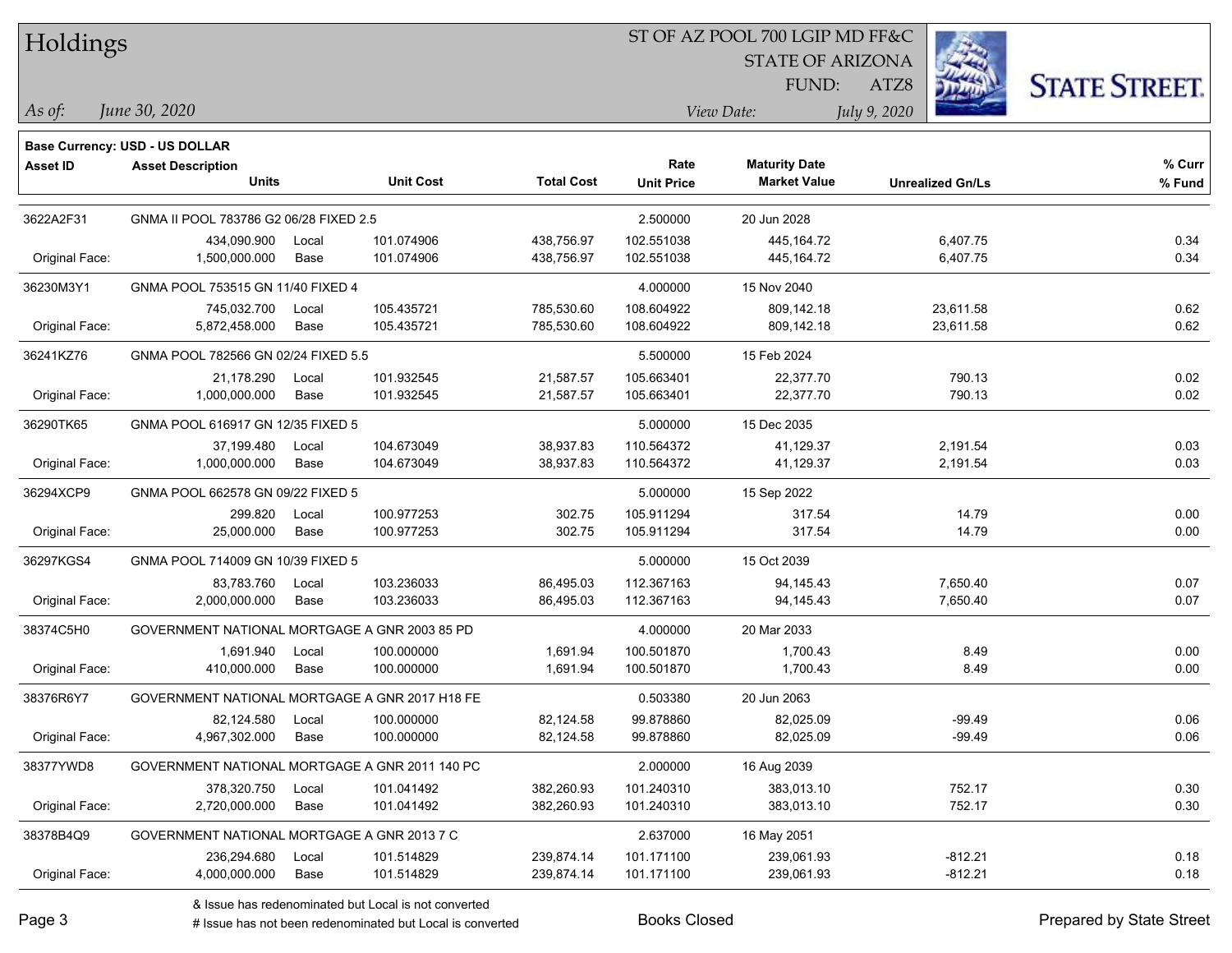| Holdings |  |
|----------|--|
|----------|--|

### ST OF AZ POOL 700 LGIP MD FF&C

STATE OF ARIZONA



*June 30, 2020 As of: View Date: July 9, 2020*

ATZ8 FUND:

|                | <b>Base Currency: USD - US DOLLAR</b>          |                  |                   |                   |                      |                         |        |
|----------------|------------------------------------------------|------------------|-------------------|-------------------|----------------------|-------------------------|--------|
| Asset ID       | <b>Asset Description</b>                       |                  |                   | Rate              | <b>Maturity Date</b> |                         | % Curr |
|                | <b>Units</b>                                   | <b>Unit Cost</b> | <b>Total Cost</b> | <b>Unit Price</b> | <b>Market Value</b>  | <b>Unrealized Gn/Ls</b> | % Fund |
| 38378H4K9      | GOVERNMENT NATIONAL MORTGAGE A GNR 2012 124 KB |                  |                   | 2.000000          | 20 Jul 2042          |                         |        |
|                | 1,642,273.380<br>Local                         | 102.081119       | 1,676,451.04      | 103.168290        | 1,694,305.36         | 17,854.32               | 1.31   |
| Original Face: | 4,400,000.000<br>Base                          | 102.081119       | 1,676,451.04      | 103.168290        | 1,694,305.36         | 17,854.32               | 1.31   |
| 38378KBF5      | GOVERNMENT NATIONAL MORTGAGE A GNR 2013 30 A   |                  |                   | 1.500000          | 16 May 2042          |                         |        |
|                | 1,517,024.490<br>Local                         | 99.353312        | 1,507,214.08      | 100.239480        | 1,520,657.46         | 13,443.38               | 1.17   |
| Original Face: | 3,000,000.000<br>Base                          | 99.353312        | 1,507,214.08      | 100.239480        | 1,520,657.46         | 13,443.38               | 1.17   |
| 38378KES4      | GOVERNMENT NATIONAL MORTGAGE A GNR 2013 45 AB  |                  |                   | 1.450000          | 16 Apr 2039          |                         |        |
|                | 486,216.700<br>Local                           | 99.744499        | 484,974.41        | 100.046880        | 486,444.64           | 1,470.23                | 0.38   |
| Original Face: | 2,000,000.000<br>Base                          | 99.744499        | 484,974.41        | 100.046880        | 486,444.64           | 1,470.23                | 0.38   |
| 38378KRR2      | GOVERNMENT NATIONAL MORTGAGE A GNR 2013 78 AF  |                  |                   | 2.426180          | 16 Mar 2048          |                         |        |
|                | 460,331.410<br>Local                           | 100.606722       | 463,124.34        | 103.518570        | 476,528.49           | 13,404.15               | 0.37   |
| Original Face: | 1,000,000.000<br>Base                          | 100.606722       | 463,124.34        | 103.518570        | 476,528.49           | 13,404.15               | 0.37   |
| 38378X2R1      | GOVERNMENT NATIONAL MORTGAGE A GNR 2015 2 A    |                  |                   | 2.500000          | 16 Dec 2044          |                         |        |
|                | 328,423.380<br>Local                           | 101.213723       | 332,409.53        | 100.681050        | 330,660.11           | $-1,749.42$             | 0.25   |
| Original Face: | 2,000,000.000<br>Base                          | 101.213723       | 332,409.53        | 100.681050        | 330,660.11           | $-1,749.42$             | 0.25   |
| 38378XEW7      | GOVERNMENT NATIONAL MORTGAGE A GNR 2014 101 AD |                  |                   | 3.000000          | 16 Jul 2050          |                         |        |
|                | 398,527.090<br>Local                           | 101.296359       | 403,693.43        | 104.007690        | 414,498.82           | 10,805.39               | 0.32   |
| Original Face: | 1,000,000.000<br>Base                          | 101.296359       | 403,693.43        | 104.007690        | 414,498.82           | 10,805.39               | 0.32   |
| 38378XJS1      | GOVERNMENT NATIONAL MORTGAGE A GNR 2014 124 AC |                  |                   | 2.154000          | 16 May 2054          |                         |        |
|                | 0.010<br>Local                                 | 100.000000       | 0.01              | 102.006700        | 0.01                 | 0.00                    | 0.00   |
|                | Base                                           | 100.000000       | 0.01              | 102.006700        | 0.01                 | 0.00                    | 0.00   |
| 38378XJV4      | GOVERNMENT NATIONAL MORTGAGE A GNR 2014 124 AJ |                  |                   | 3.028000          | 16 Aug 2052          |                         |        |
|                | 598,515.580<br>Local                           | 100.725328       | 602,856.78        | 106.545210        | 637,689.68           | 34,832.90               | 0.49   |
| Original Face: | 1,000,000.000<br>Base                          | 100.725328       | 602,856.78        | 106.545210        | 637,689.68           | 34,832.90               | 0.49   |
| 38378XLY5      | GOVERNMENT NATIONAL MORTGAGE A GNR 2014 120 AD |                  |                   | 2.850000          | 16 Feb 2049          |                         |        |
|                | 539,095.130<br>Local                           | 100.817804       | 543,503.87        | 104.603570        | 563,912.75           | 20,408.88               | 0.43   |
| Original Face: | 1,000,000.000<br>Base                          | 100.817804       | 543,503.87        | 104.603570        | 563,912.75           | 20,408.88               | 0.43   |
| 38379KSP4      | GOVERNMENT NATIONAL MORTGAGE A GNR 2015 81 A   |                  |                   | 2.200000          | 16 Aug 2055          |                         |        |
|                | 611,061.180<br>Local                           | 99.890202        | 610,390.25        | 101.914120        | 622,757.62           | 12,367.37               | 0.48   |
| Original Face: | 1,000,000.000<br>Base                          | 99.890202        | 610,390.25        | 101.914120        | 622,757.62           | 12,367.37               | 0.48   |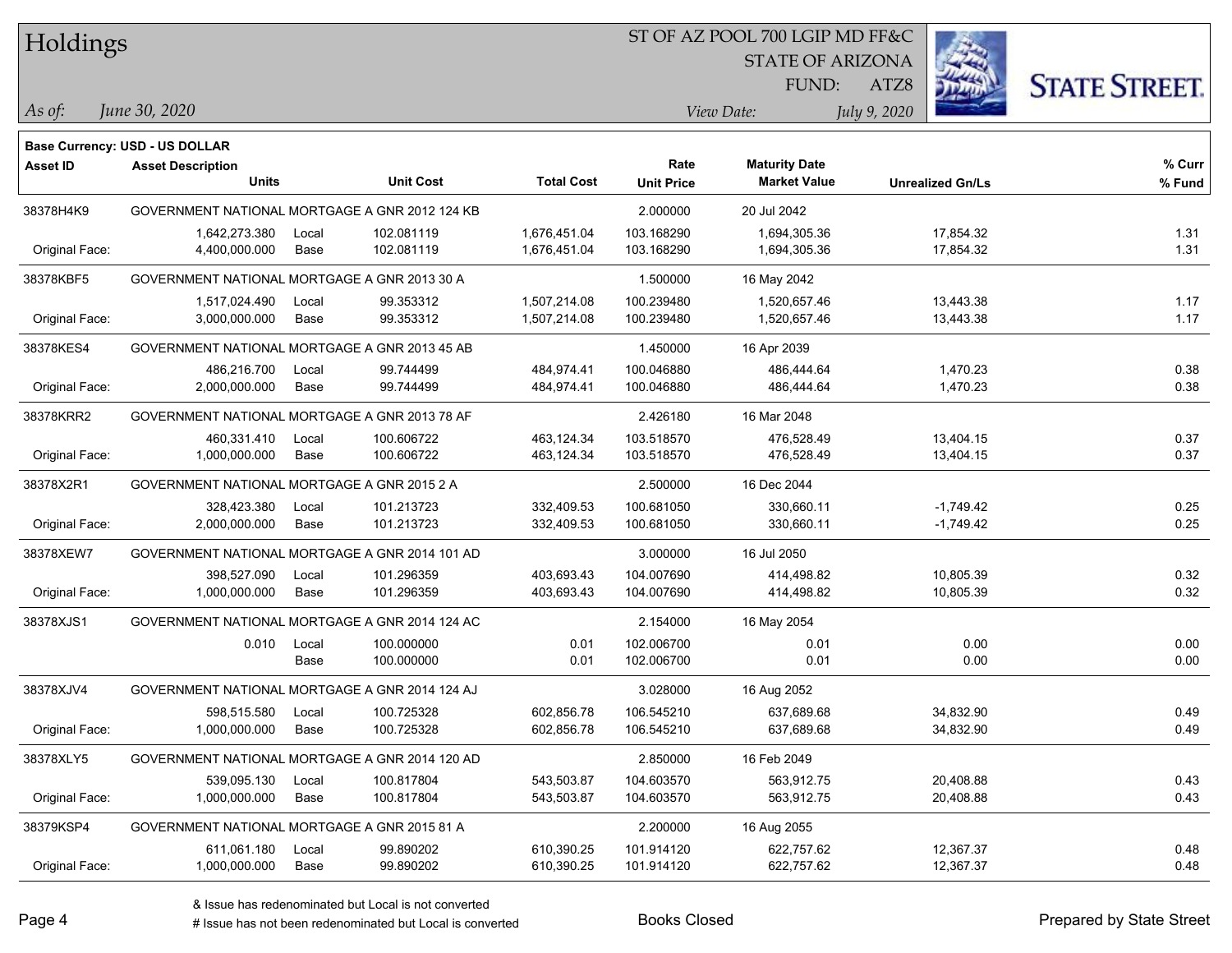| Holdings |  |
|----------|--|
|----------|--|

#### ST OF AZ POOL 700 LGIP MD FF&C

STATE OF ARIZONA



**% Fund**

**% Curr**

*June 30, 2020 As of: View Date: July 9, 2020*

**Base Currency: USD - US DOLLAR**

ATZ8 FUND:

| 38379KZY7      | GOVERNMENT NATIONAL MORTGAGE A GNR 2015 114 A  |       |            |              | 2.100000   | 15 Jun 2044           |           |      |
|----------------|------------------------------------------------|-------|------------|--------------|------------|-----------------------|-----------|------|
|                | 449,475.210                                    | Local | 100.307692 | 450,858.21   | 101.299800 | 455,317.49            | 4,459.28  | 0.35 |
| Original Face: | 1.000.000.000                                  | Base  | 100.307692 | 450.858.21   | 101.299800 | 455.317.49            | 4,459.28  | 0.35 |
|                |                                                |       |            |              |            |                       |           |      |
| 38379RAN3      | GOVERNMENT NATIONAL MORTGAGE A GNR 2015 181 AB |       |            |              | 2.600000   | 16 Dec 2049           |           |      |
|                | 398,744.370                                    | Local | 100.895514 | 402.315.18   | 102.148750 | 407,312.39            | 4,997.21  | 0.31 |
| Original Face: | 1,000,000.000                                  | Base  | 100.895514 | 402,315.18   | 102.148750 | 407,312.39            | 4,997.21  | 0.31 |
| 38379RMD2      | GOVERNMENT NATIONAL MORTGAGE A GNR 2017 23 AC  |       |            |              | 2.300000   | 16 Mar 2057           |           |      |
|                |                                                |       |            |              |            |                       |           |      |
|                | 0.030                                          | Local | 300.000000 | 0.09         | 102.821810 | 0.03                  | $-0.06$   | 0.00 |
|                |                                                | Base  | 300.000000 | 0.09         | 102.821810 | 0.03                  | $-0.06$   | 0.00 |
| 38380LD26      | GOVERNMENT NATIONAL MORTGAGE A GNR 2019 H15 GA |       |            |              | 2.250000   | 20 Aug 2069           |           |      |
|                | 1,894,289.970                                  | Local | 102.911356 | 1,949,439.50 | 103.932693 | 1,968,786.58          | 19,347.08 | 1.52 |
| Original Face: | 3,000,000.000                                  | Base  | 102.911356 | 1,949,439.50 | 103.932693 | 1,968,786.58          | 19,347.08 | 1.52 |
| 38380LN25      | GOVERNMENT NATIONAL MORTGAGE A GNR 2019 H18 KA |       |            |              | 2.200000   | 20 Nov 2069           |           |      |
|                | 1,590,330.720                                  | Local | 100.351282 | 1,595,917.27 | 103.261502 | 1,642,199.39          | 46,282.12 | 1.27 |
| Original Face: | 2,000,000.000                                  | Base  | 100.351282 | 1,595,917.27 | 103.261502 | 1,642,199.39          | 46,282.12 | 1.27 |
| 38380LRE5      | GOVERNMENT NATIONAL MORTGAGE A GNR 2019 H04 CA |       |            |              | 3.000000   | 20 Mar 2069           |           |      |
|                | 868,940.280                                    | Local | 100.068540 | 869,535.85   | 104.959021 | 912,031.21            | 42,495.36 | 0.70 |
| Original Face: | 2,000,000.000                                  | Base  | 100.068540 | 869,535.85   | 104.959021 | 912,031.21            | 42,495.36 | 0.70 |
| 39399EO50      | COVEDNIMENT NATIONAL MODTCACE A CND 2020 61 OA |       |            |              | 1.500000   | $20 \text{ Arr} 2050$ |           |      |

**Maturity Date**

| 38379RMDZ      | GOVERNMENT NATIONAL MORTGAGE A GNR 2017 23 AC       |               |                          |                              | Z.300000                 | $16$ Mar 2057                |                            |              |
|----------------|-----------------------------------------------------|---------------|--------------------------|------------------------------|--------------------------|------------------------------|----------------------------|--------------|
|                | 0.030                                               | Local<br>Base | 300.000000<br>300.000000 | 0.09<br>0.09                 | 102.821810<br>102.821810 | 0.03<br>0.03                 | $-0.06$<br>$-0.06$         | 0.00<br>0.00 |
| 38380LD26      | GOVERNMENT NATIONAL MORTGAGE A GNR 2019 H15 GA      |               |                          |                              | 2.250000                 | 20 Aug 2069                  |                            |              |
| Original Face: | 1,894,289.970<br>3,000,000.000                      | Local<br>Base | 102.911356<br>102.911356 | 1,949,439.50<br>1,949,439.50 | 103.932693<br>103.932693 | 1,968,786.58<br>1,968,786.58 | 19,347.08<br>19,347.08     | 1.52<br>1.52 |
| 38380LN25      | GOVERNMENT NATIONAL MORTGAGE A GNR 2019 H18 KA      |               |                          |                              | 2.200000                 | 20 Nov 2069                  |                            |              |
| Original Face: | 1,590,330.720<br>2,000,000.000                      | Local<br>Base | 100.351282<br>100.351282 | 1,595,917.27<br>1,595,917.27 | 103.261502<br>103.261502 | 1,642,199.39<br>1,642,199.39 | 46,282.12<br>46,282.12     | 1.27<br>1.27 |
| 38380LRE5      | GOVERNMENT NATIONAL MORTGAGE A GNR 2019 H04 CA      |               |                          |                              | 3.000000                 | 20 Mar 2069                  |                            |              |
| Original Face: | 868,940.280<br>2,000,000.000                        | Local<br>Base | 100.068540<br>100.068540 | 869,535.85<br>869,535.85     | 104.959021<br>104.959021 | 912,031.21<br>912,031.21     | 42,495.36<br>42,495.36     | 0.70<br>0.70 |
| 38382EQ59      | GOVERNMENT NATIONAL MORTGAGE A GNR 2020 61 QA       |               |                          |                              | 1.500000                 | 20 Apr 2050                  |                            |              |
| Original Face: | 1,992,300.610<br>2,000,000.000                      | Local<br>Base | 102.289933<br>102.289933 | 2,037,922.95<br>2,037,922.95 | 102.131071<br>102.131071 | 2,034,757.95<br>2,034,757.95 | $-3,165.00$<br>$-3,165.00$ | 1.57<br>1.57 |
| 418097AC5      | AID JORDAN US GOVT GUAR 10/20 2.503                 |               |                          |                              | 2.503000                 | 30 Oct 2020                  |                            |              |
|                | 6,280,000.000                                       | Local<br>Base | 100.156280<br>100.156280 | 6,289,814.37<br>6,289,814.37 | 100.746458<br>100.746458 | 6,326,877.56<br>6,326,877.56 | 37,063.19<br>37,063.19     | 4.88<br>4.88 |
| 6903532L0      | INT DEVELOPMENT FIN CORP US GOVT GUAR 01/21 0.00000 |               |                          |                              |                          | 26 Jan 2021                  |                            |              |
|                | 5,000,000.000                                       | Local<br>Base | 106.417797<br>106.417797 | 5,320,889.85<br>5,320,889.85 | 107.380057<br>107.380057 | 5,369,002.85<br>5,369,002.85 | 48,113.00<br>48,113.00     | 4.14<br>4.14 |
| 6903537C5      | INT DEVELOPMENT FIN CORP US GOVT GUAR 08/27 VAR     |               |                          |                              | 0.223000                 | 13 Aug 2027                  |                            |              |
| Original Face: | 2,700,000.000<br>2,700,000.000                      | Local<br>Base | 100.000000<br>100.000000 | 2,700,000.00<br>2,700,000.00 | 100.000000<br>100.000000 | 2,700,000.00<br>2,700,000.00 | 0.00<br>0.00               | 2.08<br>2.08 |
|                |                                                     |               |                          |                              |                          |                              |                            |              |

**Units Unit Cost Total Cost Unit Price Market Value Unrealized Gn/Ls**

**Asset ID Asset Description Rate**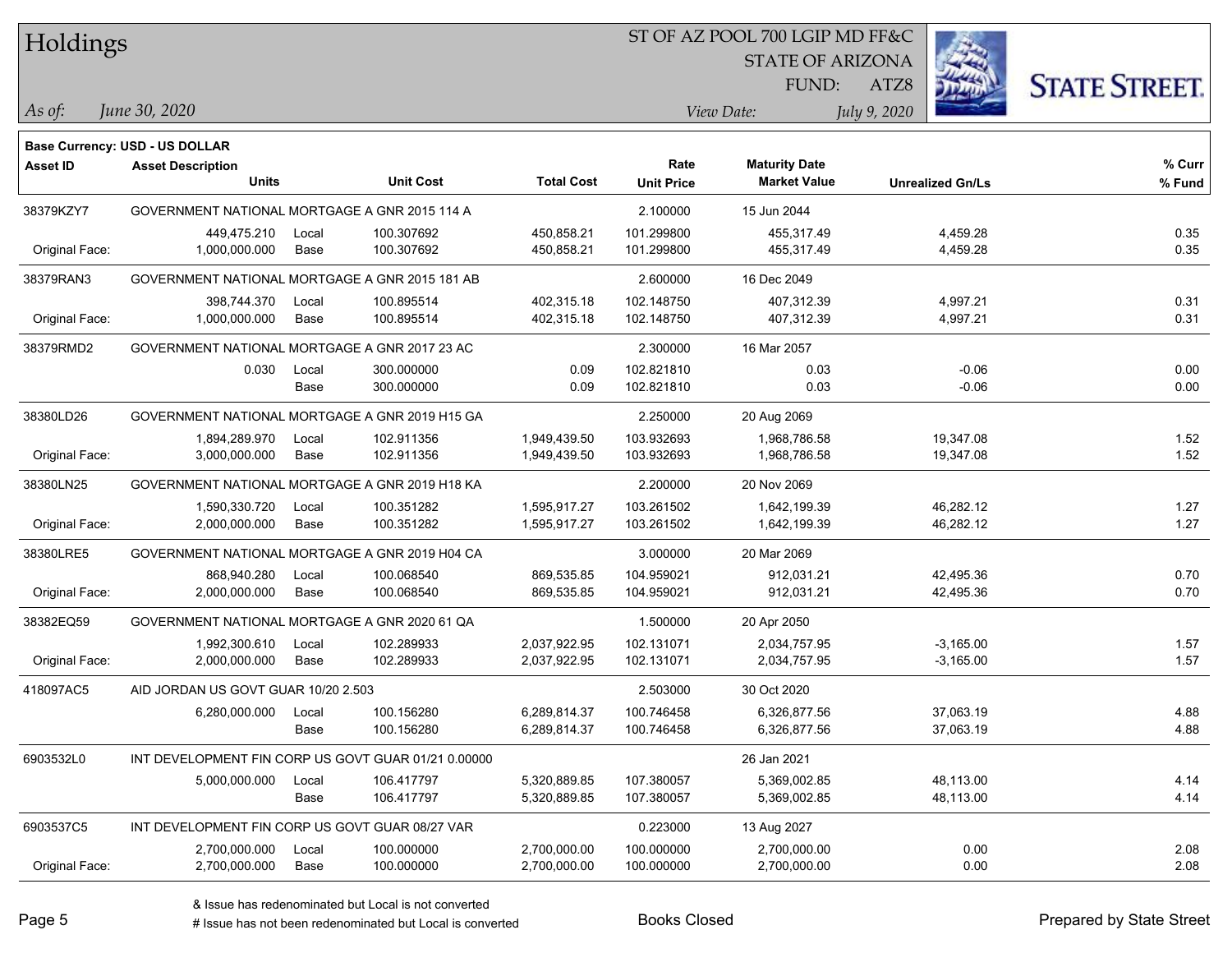| Holdings        |                                                  |       |                                                     |                   |                           | ST OF AZ POOL 700 LGIP MD FF&C              |                         |                      |
|-----------------|--------------------------------------------------|-------|-----------------------------------------------------|-------------------|---------------------------|---------------------------------------------|-------------------------|----------------------|
|                 |                                                  |       |                                                     |                   |                           | <b>STATE OF ARIZONA</b>                     |                         |                      |
|                 |                                                  |       |                                                     |                   |                           | FUND:                                       | ATZ8                    | <b>STATE STREET.</b> |
| As of:          | June 30, 2020                                    |       |                                                     |                   |                           | View Date:                                  | July 9, 2020            |                      |
|                 | Base Currency: USD - US DOLLAR                   |       |                                                     |                   |                           |                                             |                         |                      |
| <b>Asset ID</b> | <b>Asset Description</b><br>Units                |       | <b>Unit Cost</b>                                    | <b>Total Cost</b> | Rate<br><b>Unit Price</b> | <b>Maturity Date</b><br><b>Market Value</b> | <b>Unrealized Gn/Ls</b> | % Curr<br>% Fund     |
| 6903538B6       | INT DEVELOPMENT FIN CORP US GOVT GUAR 09/26 VAR  |       |                                                     |                   | 0.223000                  | 15 Sep 2026                                 |                         |                      |
|                 | 3,500,000.000                                    | Local | 100.000000                                          | 3,500,000.00      | 100.000000                | 3,500,000.00                                | 0.00                    | 2.70                 |
| Original Face:  | 3,500,000.000                                    | Base  | 100.000000                                          | 3,500,000.00      | 100.000000                | 3,500,000.00                                | 0.00                    | 2.70                 |
| 690353L54       |                                                  |       | INT DEVELOPMENT FIN CORP US GOVT GUAR 01/21 0.00000 |                   |                           | 26 Jan 2021                                 |                         |                      |
|                 | 2,500,000.000                                    | Local | 107.786235                                          | 2,694,655.88      | 108.263060                | 2,706,576.50                                | 11,920.62               | 2.09                 |
|                 |                                                  | Base  | 107.786235                                          | 2,694,655.88      | 108.263060                | 2,706,576.50                                | 11,920.62               | 2.09                 |
| 742651DX7       | PRIVATE EXPORT FUNDING US GOVT GUAR 11/24 1.75   |       |                                                     |                   | 1.750000                  | 15 Nov 2024                                 |                         |                      |
|                 | 2,000,000.000                                    | Local | 99.884178                                           | 1,997,683.55      | 105.358529                | 2,107,170.58                                | 109,487.03              | 1.62                 |
|                 |                                                  | Base  | 99.884178                                           | 1,997,683.55      | 105.358529                | 2,107,170.58                                | 109,487.03              | 1.62                 |
| 831641EV3       | SMALL BUSINESS ADMINISTRATION SBIC 2011 10B 1    |       |                                                     |                   | 2.877000                  | 10 Sep 2021                                 |                         |                      |
|                 | 268,952.990                                      | Local | 100.755058                                          | 270,983.74        | 101.052190                | 271,782.89                                  | 799.15                  | 0.21                 |
| Original Face:  | 4,000,000.000                                    | Base  | 100.755058                                          | 270,983.74        | 101.052190                | 271,782.89                                  | 799.15                  | 0.21                 |
| 831641EW1       | SMALL BUSINESS ADMINISTRATION SBIC 2012 10A 1    |       |                                                     |                   | 2.766000                  | 10 Mar 2022                                 |                         |                      |
|                 | 261,316.780                                      | Local | 100.749026                                          | 263,274.11        | 101.799200                | 266,018.39                                  | 2,744.28                | 0.21                 |
| Original Face:  | 1,000,000.000                                    | Base  | 100.749026                                          | 263,274.11        | 101.799200                | 266,018.39                                  | 2,744.28                | 0.21                 |
| 903724BL5       | AID UKRAINE US GOVT GUAR 09/21 1.471             |       |                                                     |                   | 1.471000                  | 29 Sep 2021                                 |                         |                      |
|                 | 3,000,000.000                                    | Local | 99.567775                                           | 2,987,033.26      | 101.477602                | 3,044,328.06                                | 57,294.80               | 2.35                 |
|                 |                                                  | Base  | 99.567775                                           | 2,987,033.26      | 101.477602                | 3,044,328.06                                | 57,294.80               | 2.35                 |
| 911759MU9       | HOUSING URBAN DEVELOPMNT US GOVT GUAR 08/21 2.57 |       |                                                     |                   | 2.570000                  | 01 Aug 2021                                 |                         |                      |
|                 | 500,000.000                                      | Local | 100.000000                                          | 500,000.00        | 102.427970                | 512,139.85                                  | 12,139.85               | 0.39                 |
|                 |                                                  | Base  | 100.000000                                          | 500,000.00        | 102.427970                | 512,139.85                                  | 12,139.85               | 0.39                 |
| 9127962T5       | TREASURY BILL 10/20 0.00000                      |       |                                                     |                   | 0.010000                  | 29 Oct 2020                                 |                         |                      |
|                 | 3,000,000.000 Local                              |       | 99.951666                                           | 2,998,549.99      | 99.947500                 | 2,998,425.00                                | $-124.99$               | 2.31                 |
|                 |                                                  | Base  | 99.951666                                           | 2,998,549.99      | 99.947500                 | 2,998,425.00                                | $-124.99$               | 2.31                 |
| 9127963B3       | TREASURY BILL 11/20 0.00000                      |       |                                                     |                   | 0.010000                  | 27 Nov 2020                                 |                         |                      |
|                 | 3,000,000.000                                    | Local | 99.937917                                           | 2,998,137.50      | 99.930720                 | 2,997,921.60                                | $-215.90$               | 2.31                 |
|                 |                                                  | Base  | 99.937917                                           | 2,998,137.50      | 99.930720                 | 2,997,921.60                                | $-215.90$               | 2.31                 |
| 9127964A4       | CASH MGMT BILL 09/20 0.00000                     |       |                                                     |                   |                           | 29 Sep 2020                                 |                         |                      |
|                 | 2,000,000.000                                    | Local | 99.965600                                           | 1,999,312.00      | 99.965500                 | 1,999,310.00                                | $-2.00$                 | 1.54                 |
|                 |                                                  | Base  | 99.965600                                           | 1,999,312.00      | 99.965500                 | 1,999,310.00                                | $-2.00$                 | 1.54                 |

 $\overline{\phantom{0}}$ 

denote the redenominated but Local is converted Books Closed Prepared by State Street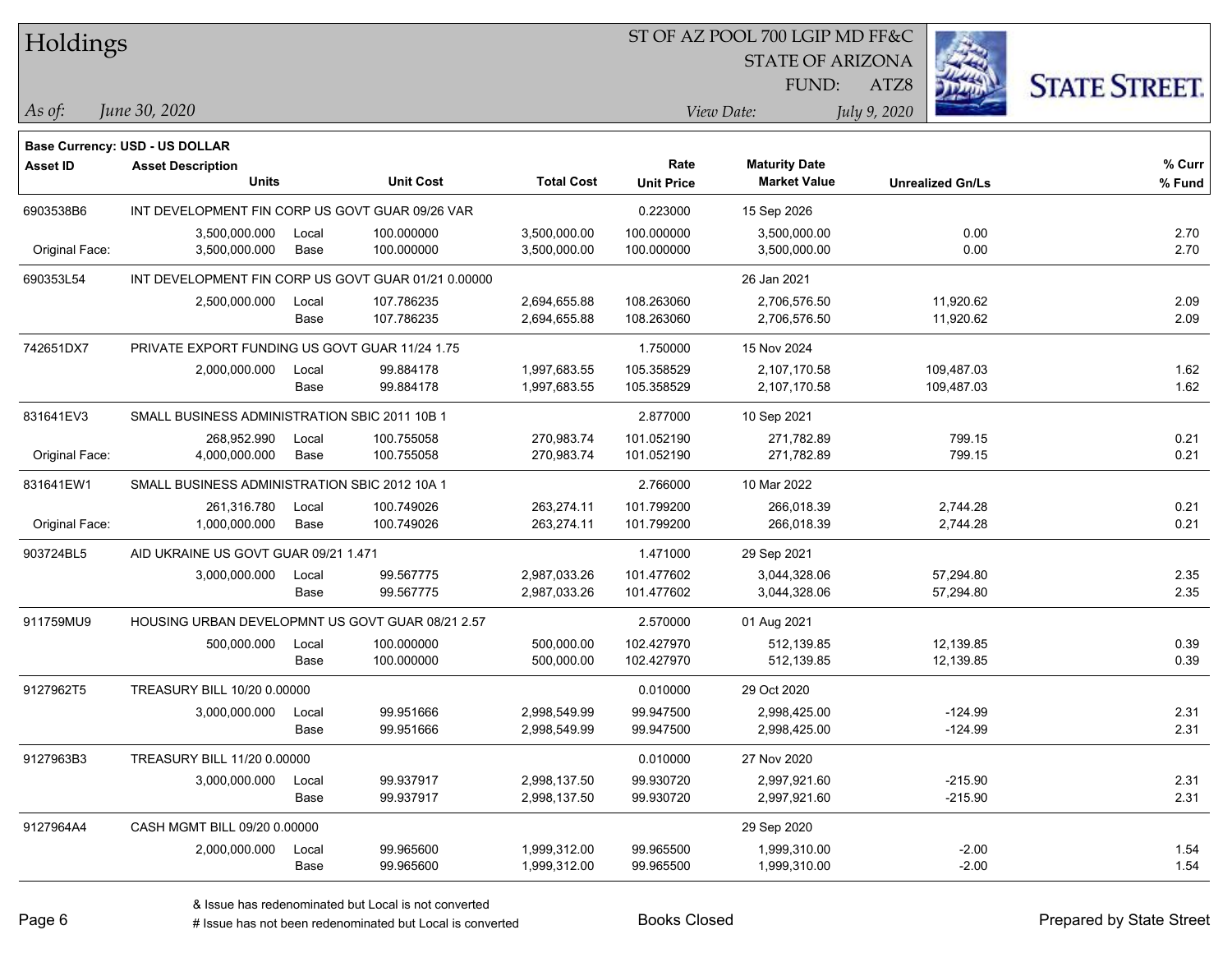| Holdings        |                                       |       |                  |                   |                   | ST OF AZ POOL 700 LGIP MD FF&C |                         |                      |
|-----------------|---------------------------------------|-------|------------------|-------------------|-------------------|--------------------------------|-------------------------|----------------------|
|                 |                                       |       |                  |                   |                   | <b>STATE OF ARIZONA</b>        |                         |                      |
|                 |                                       |       |                  |                   |                   | FUND:                          | ATZ8                    | <b>STATE STREET.</b> |
| As of:          | June 30, 2020                         |       |                  |                   |                   | View Date:                     | July 9, 2020            |                      |
|                 | <b>Base Currency: USD - US DOLLAR</b> |       |                  |                   |                   |                                |                         |                      |
| <b>Asset ID</b> | <b>Asset Description</b>              |       |                  |                   | Rate              | <b>Maturity Date</b>           |                         | % Curr               |
|                 | <b>Units</b>                          |       | <b>Unit Cost</b> | <b>Total Cost</b> | <b>Unit Price</b> | <b>Market Value</b>            | <b>Unrealized Gn/Ls</b> | % Fund               |
| 9128283G3       | <b>US TREASURY N/B 11/20 1.75</b>     |       |                  |                   | 1.750000          | 15 Nov 2020                    |                         |                      |
|                 | 5,000,000.000                         | Local | 99.850073        | 4,992,503.64      | 100.574219        | 5,028,710.95                   | 36,207.31               | 3.88                 |
|                 |                                       | Base  | 99.850073        | 4,992,503.64      | 100.574219        | 5,028,710.95                   | 36,207.31               | 3.88                 |
| 9128284Y3       | US TREASURY N/B 08/20 2.625           |       |                  |                   | 2.625000          | 31 Aug 2020                    |                         |                      |
|                 | 1,000,000.000                         | Local | 99.979395        | 999,793.95        | 100.404903        | 1,004,049.03                   | 4,255.08                | 0.77                 |
|                 |                                       | Base  | 99.979395        | 999,793.95        | 100.404903        | 1,004,049.03                   | 4,255.08                | 0.77                 |
| 9128286Q8       | US TREASURY FRN 04/21 VAR             |       |                  |                   | 0.289057          | 30 Apr 2021                    |                         |                      |
|                 | 2,000,000.000                         | Local | 99.969294        | 1,999,385.87      | 100.091595        | 2,001,831.90                   | 2,446.03                | 1.54                 |
|                 |                                       | Base  | 99.969294        | 1,999,385.87      | 100.091595        | 2,001,831.90                   | 2,446.03                | 1.54                 |
| 9128287A2       | US TREASURY N/B 06/21 1.625           |       |                  |                   | 1.625000          | 30 Jun 2021                    |                         |                      |
|                 | 2,000,000.000                         | Local | 99.988210        | 1,999,764.20      | 101.453125        | 2,029,062.50                   | 29.298.30               | 1.56                 |
|                 |                                       | Base  | 99.988210        | 1,999,764.20      | 101.453125        | 2,029,062.50                   | 29,298.30               | 1.56                 |
| 9128287G9       | US TREASURY FRN 07/21 VAR             |       |                  |                   | 0.370057          | 31 Jul 2021                    |                         |                      |
|                 | 2,000,000.000                         | Local | 99.972830        | 1,999,456.59      | 100.191802        | 2,003,836.04                   | 4,379.45                | 1.54                 |
|                 |                                       | Base  | 99.972830        | 1,999,456.59      | 100.191802        | 2,003,836.04                   | 4,379.45                | 1.54                 |
| 912828L32       | US TREASURY N/B 08/20 1.375           |       |                  |                   | 1.375000          | 31 Aug 2020                    |                         |                      |
|                 | 5,000,000.000                         | Local | 99.858154        | 4,992,907.68      | 100.197888        | 5,009,894.40                   | 16,986.72               | 3.86                 |
|                 |                                       | Base  | 99.858154        | 4,992,907.68      | 100.197888        | 5,009,894.40                   | 16,986.72               | 3.86                 |
| 912828N48       | <b>US TREASURY N/B 12/20 1.75</b>     |       |                  |                   | 1.750000          | 31 Dec 2020                    |                         |                      |
|                 | 2,000,000.000                         | Local | 100.021772       | 2,000,435.44      | 100.773438        | 2,015,468.76                   | 15,033.32               | 1.55                 |
|                 |                                       | Base  | 100.021772       | 2,000,435.44      | 100.773438        | 2,015,468.76                   | 15,033.32               | 1.55                 |
| 912828P87       | US TREASURY N/B 02/21 1.125           |       |                  |                   | 1.125000          | 28 Feb 2021                    |                         |                      |
|                 | 2,000,000.000                         | Local | 99.759165        | 1,995,183.29      | 100.613281        | 2,012,265.62                   | 17,082.33               | 1.55                 |
|                 |                                       | Base  | 99.759165        | 1,995,183.29      | 100.613281        | 2,012,265.62                   | 17,082.33               | 1.55                 |
| 912828Q37       | US TREASURY N/B 03/21 1.25            |       |                  |                   | 1.250000          | 31 Mar 2021                    |                         |                      |
|                 | 2,000,000.000                         | Local | 99.663672        | 1,993,273.44      | 100.804688        | 2,016,093.76                   | 22,820.32               | 1.55                 |
|                 |                                       | Base  | 99.663672        | 1,993,273.44      | 100.804688        | 2,016,093.76                   | 22,820.32               | 1.55                 |
| 912828WN6       | US TREASURY N/B 05/21 2               |       |                  |                   | 2.000000          | 31 May 2021                    |                         |                      |
|                 | 2,000,000.000                         | Local | 101.644413       | 2,032,888.25      | 101.656250        | 2,033,125.00                   | 236.75                  | 1.57                 |
|                 |                                       | Base  | 101.644413       | 2,032,888.25      | 101.656250        | 2,033,125.00                   | 236.75                  | 1.57                 |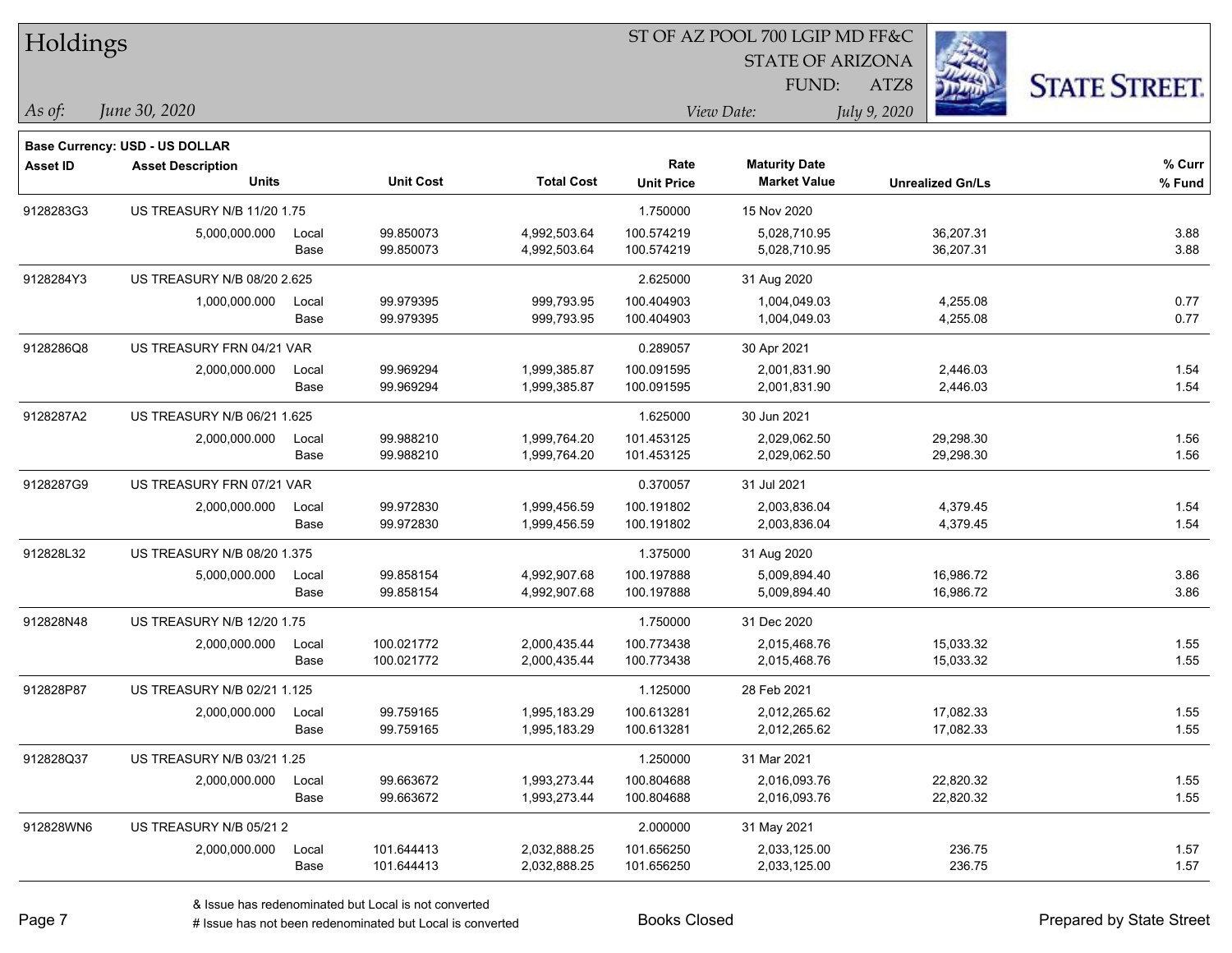| Holdings                  |                                       |       |                  |                   | ST OF AZ POOL 700 LGIP MD FF&C |                         |                         |                      |  |  |
|---------------------------|---------------------------------------|-------|------------------|-------------------|--------------------------------|-------------------------|-------------------------|----------------------|--|--|
|                           |                                       |       |                  |                   |                                | <b>STATE OF ARIZONA</b> |                         |                      |  |  |
|                           |                                       |       |                  |                   |                                | FUND:                   | ATZ8                    | <b>STATE STREET.</b> |  |  |
| As of:                    | June 30, 2020                         |       |                  |                   |                                | View Date:              | July 9, 2020            |                      |  |  |
|                           | Base Currency: USD - US DOLLAR        |       |                  |                   |                                |                         |                         |                      |  |  |
| <b>Asset ID</b>           | <b>Asset Description</b>              |       |                  |                   | Rate                           | <b>Maturity Date</b>    |                         | % Curr               |  |  |
|                           | <b>Units</b>                          |       | <b>Unit Cost</b> | <b>Total Cost</b> | <b>Unit Price</b>              | <b>Market Value</b>     | <b>Unrealized Gn/Ls</b> | % Fund               |  |  |
| 912828XY1                 | US TREASURY N/B 06/20 2.5             |       |                  |                   | 2.500000                       | 30 Jun 2020             |                         |                      |  |  |
|                           | 0.000                                 | Local | 0.000000         | 2,031.27          | 0.000000                       | 0.00                    | $-2,031.27$             | 0.00                 |  |  |
|                           |                                       | Base  | 0.000000         | 2,031.27          | 0.000000                       | 0.00                    | $-2,031.27$             | 0.00                 |  |  |
| 912828YN4                 | US TREASURY FRN 10/21 VAR             |       |                  |                   | 0.450057                       | 31 Oct 2021             |                         |                      |  |  |
|                           | 3,000,000.000                         | Local | 100.026032       | 3,000,780.95      | 100.321687                     | 3,009,650.61            | 8,869.66                | 2.32                 |  |  |
|                           |                                       | Base  | 100.026032       | 3,000,780.95      | 100.321687                     | 3,009,650.61            | 8,869.66                | 2.32                 |  |  |
| 912828Z45                 | US TREASURY FRN 01/22 VAR             |       |                  |                   | 0.304057                       | 31 Jan 2022             |                         |                      |  |  |
|                           | 2,000,000.000                         | Local | 99.987379        | 1,999,747.58      | 100.130717                     | 2,002,614.34            | 2,866.76                | 1.54                 |  |  |
|                           |                                       | Base  | 99.987379        | 1,999,747.58      | 100.130717                     | 2,002,614.34            | 2,866.76                | 1.54                 |  |  |
| 912828ZK9                 | US TREASURY FRN 04/22 VAR             |       |                  |                   | 0.264057                       | 30 Apr 2022             |                         |                      |  |  |
|                           | 2,000,000.000                         | Local | 100.007395       | 2,000,147.89      | 100.058205                     | 2,001,164.10            | 1,016.21                | 1.54                 |  |  |
|                           |                                       | Base  | 100.007395       | 2,000,147.89      | 100.058205                     | 2,001,164.10            | 1,016.21                | 1.54                 |  |  |
| 92262BAB1                 | VENDEE MORTGAGE TRUST VENDE 2011 2 DG |       |                  |                   | 2.750000                       | 15 Dec 2033             |                         |                      |  |  |
|                           | 29,702.490                            | Local | 102.025285       | 30,304.05         | 100.092910                     | 29,730.09               | $-573.96$               | 0.02                 |  |  |
| Original Face:            | 2,000,000.000                         | Base  | 102.025285       | 30,304.05         | 100.092910                     | 29,730.09               | $-573.96$               | 0.02                 |  |  |
| <b>US DOLLAR Total</b>    |                                       |       |                  |                   |                                |                         |                         |                      |  |  |
|                           | 87,687,027.240                        | Local |                  | 88,561,572.76     |                                | 89,393,224.04           | 831,651.28              | 68.92                |  |  |
| Original Face:            | 100,498,075.000                       | Base  |                  | 88,561,572.76     |                                | 89,393,224.04           | 831,651.28              | 68.92                |  |  |
| <b>FIXED INCOME Total</b> |                                       |       |                  |                   |                                |                         |                         |                      |  |  |
|                           | 87,687,027.240                        | Base  |                  | 88,561,572.76     |                                | 89,393,224.04           | 831,651.28              | 68.92                |  |  |
| Original Face:            | 100,498,075.000                       |       |                  |                   |                                |                         |                         |                      |  |  |
|                           |                                       |       |                  |                   |                                |                         |                         |                      |  |  |

Page 8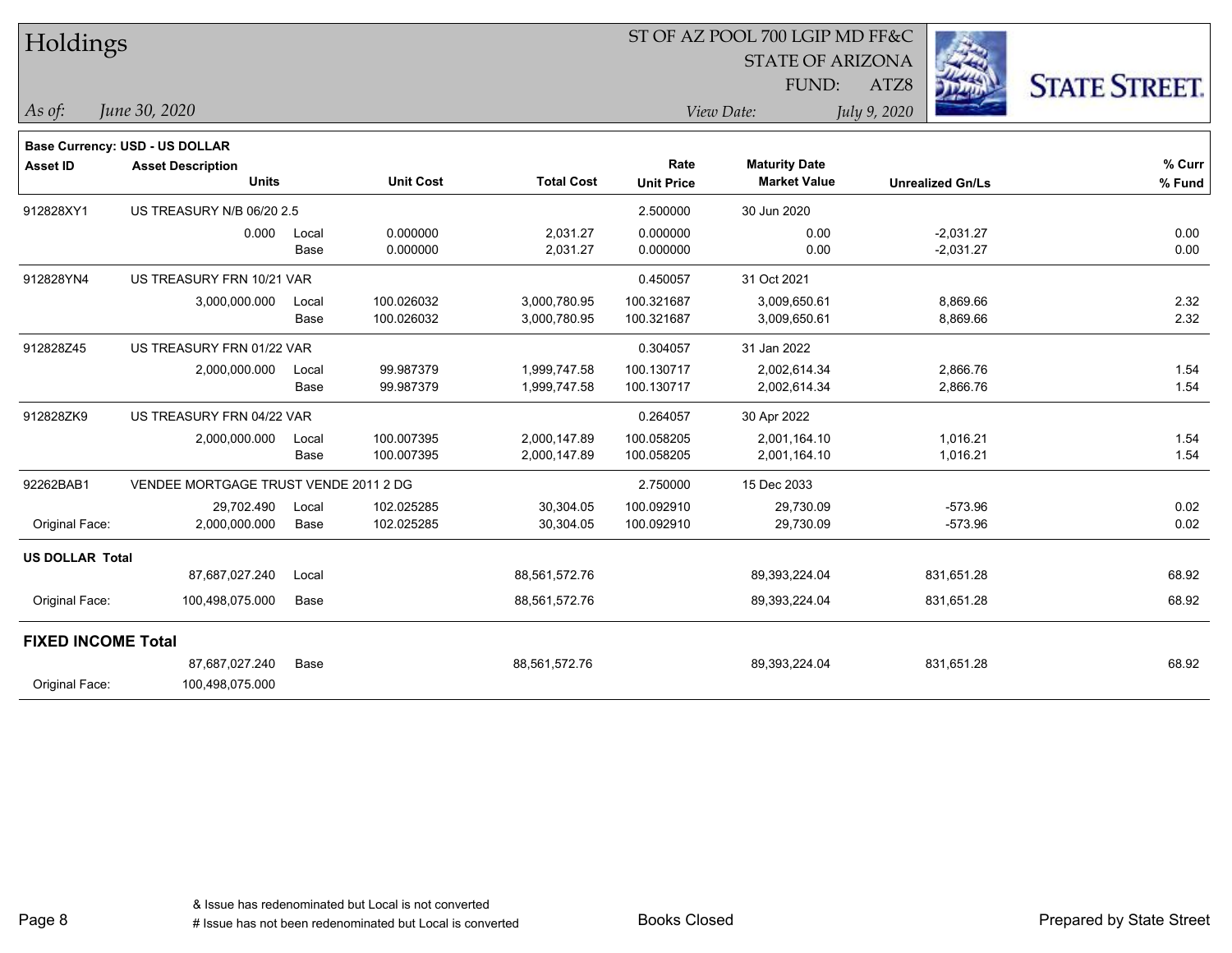| Holdings          |                                       |      |                  |                         | ST OF AZ POOL 700 LGIP MD FF&C |                      |                         |                      |
|-------------------|---------------------------------------|------|------------------|-------------------------|--------------------------------|----------------------|-------------------------|----------------------|
|                   |                                       |      |                  | <b>STATE OF ARIZONA</b> |                                |                      |                         |                      |
|                   |                                       |      |                  |                         |                                | FUND:                | ATZ8                    | <b>STATE STREET.</b> |
| $\vert$ As of:    | June 30, 2020                         |      |                  |                         |                                | View Date:           | July 9, 2020            |                      |
|                   | <b>Base Currency: USD - US DOLLAR</b> |      |                  |                         |                                |                      |                         |                      |
| Asset ID          | <b>Asset Description</b>              |      |                  |                         | Rate                           | <b>Maturity Date</b> |                         | % Curr               |
|                   | <b>Units</b>                          |      | <b>Unit Cost</b> | <b>Total Cost</b>       | <b>Unit Price</b>              | <b>Market Value</b>  | <b>Unrealized Gn/Ls</b> | % Fund               |
| <b>FUND Total</b> |                                       |      |                  |                         |                                |                      |                         |                      |
|                   | 127,996,756.920                       | Base |                  | 128,867,962.42          |                                | 129,699,730.79       | 831,768.37              | 100.00               |
| Original Face:    | 100,498,075.000                       |      |                  |                         |                                |                      |                         |                      |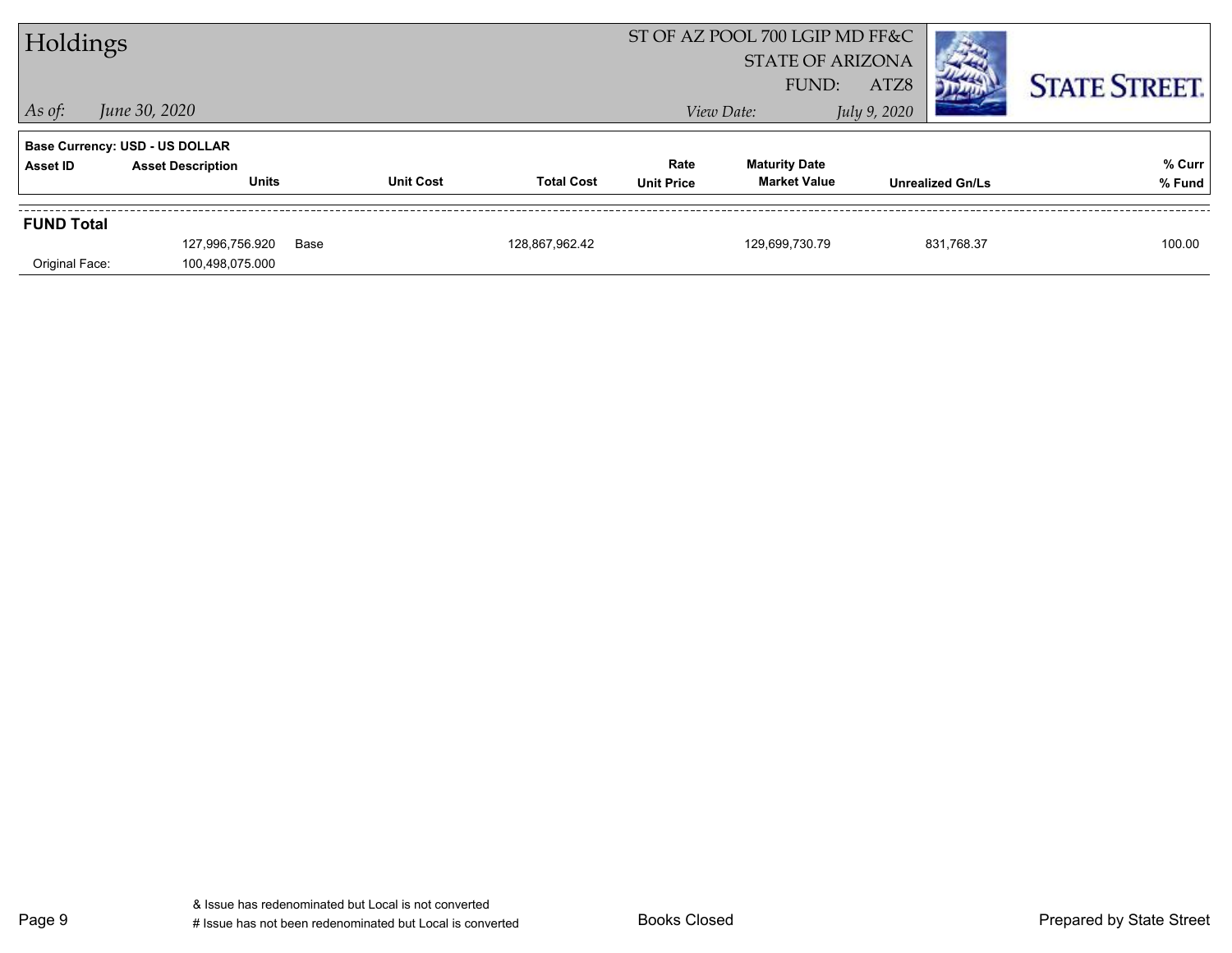# Holdings

Currency Summary

*As of: June 30, 2020*

## ST OF AZ POOL 700 LGIP MD FF&C

STATE OF ARIZONA

FUND:

*July 9, 2020*

ATZ8



*View Date:*

### **Base Currency:USD - US DOLLAR**

|                        |                 |       |                   |                     | % Currency |                         |                          |                           |
|------------------------|-----------------|-------|-------------------|---------------------|------------|-------------------------|--------------------------|---------------------------|
|                        | <b>Units</b>    |       | <b>Total Cost</b> | <b>Market Value</b> | % Fund     | <b>Unreal Sec Gn/Ls</b> | <b>Unreal Curr Gn/Ls</b> | <b>Total Unreal Gn/Ls</b> |
| <b>US DOLLAR</b>       |                 |       |                   |                     |            |                         | Exchange Rate:           | 1.000000                  |
| <b>CASH</b>            |                 |       |                   |                     |            |                         |                          |                           |
|                        | 300,744.590     | Local | 300,744.59        | 300,744.59          | 0.23       | 0.00                    |                          | 0.00                      |
|                        |                 | Base  | 300,744.59        | 300,744.59          | 0.23       | 0.00                    | 0.00                     | 0.00                      |
| <b>CASH EQUIVALENT</b> |                 |       |                   |                     |            |                         |                          |                           |
|                        | 40,008,985.090  | Local | 40,005,645.07     | 40,005,762.16       | 30.84      | 117.09                  |                          | 117.09                    |
|                        |                 | Base  | 40,005,645.07     | 40,005,762.16       | 30.84      | 117.09                  | 0.00                     | 117.09                    |
| <b>FIXED INCOME</b>    |                 |       |                   |                     |            |                         |                          |                           |
|                        | 87,687,027.240  | Local | 88,561,572.76     | 89,393,224.04       | 68.92      | 831,651.28              |                          | 831,651.28                |
| Original Face:         | 100,498,075.000 | Base  | 88,561,572.76     | 89, 393, 224.04     | 68.92      | 831,651.28              | 0.00                     | 831,651.28                |
| <b>US DOLLAR Total</b> |                 |       |                   |                     |            |                         |                          |                           |
|                        | 127,996,756.920 | Local | 128,867,962.42    | 129,699,730.79      | 100.00     | 831,768.37              |                          | 831,768.37                |
| Original Face:         | 100,498,075.000 | Base  | 128,867,962.42    | 129,699,730.79      | 100.00     | 831,768.37              | 0.00                     | 831,768.37                |
| <b>FUND Total</b>      |                 |       |                   |                     |            |                         |                          |                           |
|                        | 127,996,756.920 | Base  | 128,867,962.42    | 129,699,730.79      | 100.00     | 831,768.37              | 0.00                     | 831,768.37                |
| Original Face:         | 100,498,075.000 |       |                   |                     |            |                         |                          |                           |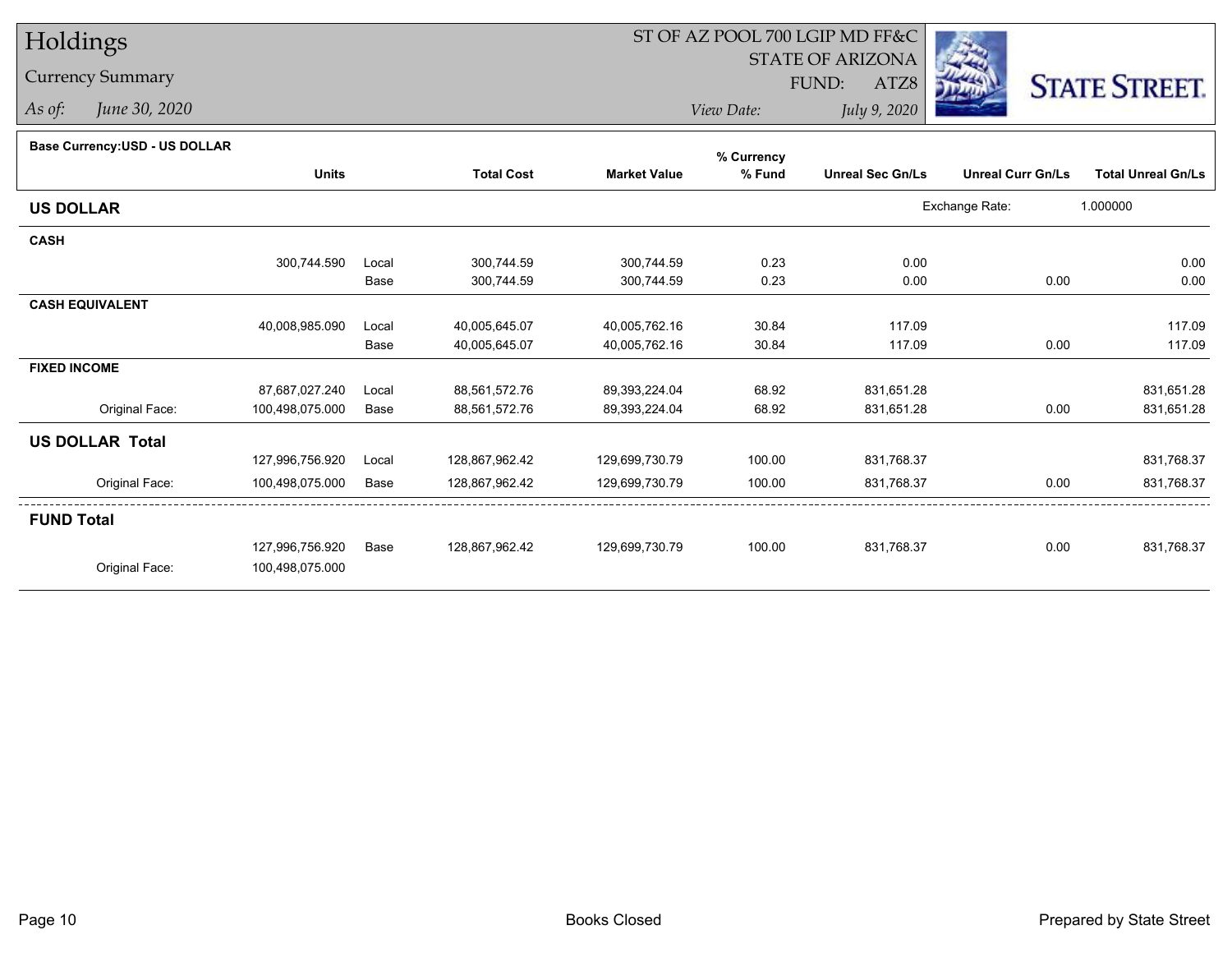| Holdings             |                                       |                   |                     |            | ST OF AZ POOL 700 LGIP MD FF&C           |                          |                           |
|----------------------|---------------------------------------|-------------------|---------------------|------------|------------------------------------------|--------------------------|---------------------------|
| <b>Asset Summary</b> |                                       |                   |                     |            | <b>STATE OF ARIZONA</b><br>FUND:<br>ATZ8 |                          | <b>STATE STREET.</b>      |
| As of:               | June 30, 2020                         |                   |                     | View Date: | July 9, 2020                             |                          |                           |
|                      | <b>Base Currency: USD - US DOLLAR</b> |                   |                     |            |                                          |                          |                           |
|                      | <b>Units</b>                          | <b>Total Cost</b> | <b>Market Value</b> | % Fund     | <b>Unreal Sec Gn/Ls</b>                  | <b>Unreal Curr Gn/Ls</b> | <b>Total Unreal Gn/Ls</b> |
| <b>CASH</b>          |                                       |                   |                     |            |                                          |                          |                           |
| <b>US DOLLAR</b>     | 300,744.590                           | 300,744.59        | 300,744.59          | 0.23       | 0.00                                     | 0.00                     | 0.00                      |
|                      |                                       |                   |                     |            |                                          |                          |                           |
| <b>CASH Total</b>    | 300,744.590                           | 300,744.59        | 300,744.59          | 0.23       | 0.00                                     | 0.00                     | 0.00                      |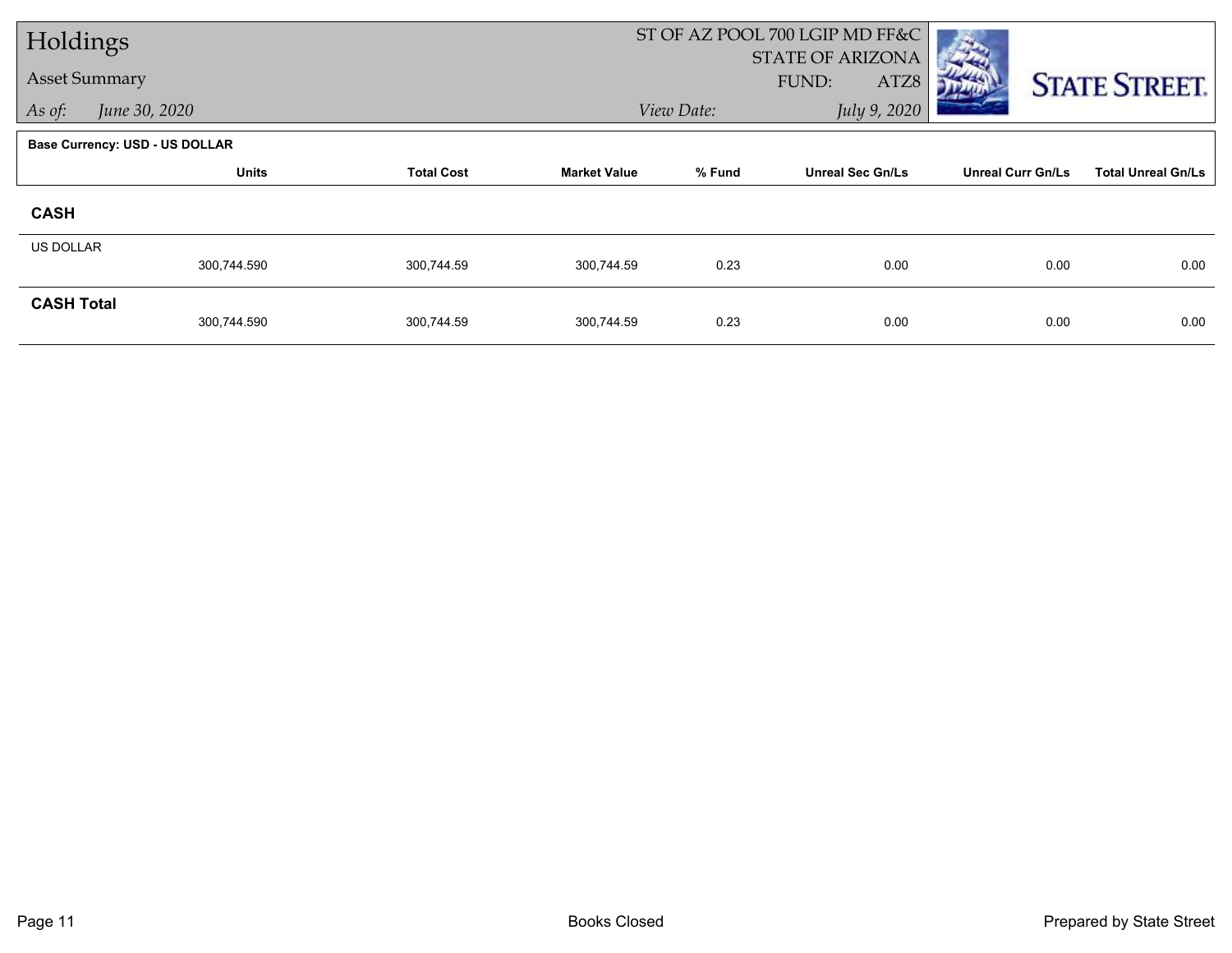| Holdings  |                                |                   |                     |            | ST OF AZ POOL 700 LGIP MD FF&C |                          |                           |
|-----------|--------------------------------|-------------------|---------------------|------------|--------------------------------|--------------------------|---------------------------|
|           |                                |                   |                     |            | STATE OF ARIZONA               |                          |                           |
|           | <b>Asset Summary</b>           |                   |                     |            | <b>FUND:</b><br>ATZ8           |                          | <b>STATE STREET.</b>      |
| As of:    | June 30, 2020                  |                   |                     | View Date: | July 9, 2020                   |                          |                           |
|           | Base Currency: USD - US DOLLAR |                   |                     |            |                                |                          |                           |
|           | <b>Units</b>                   | <b>Total Cost</b> | <b>Market Value</b> | % Fund     | <b>Unreal Sec Gn/Ls</b>        | <b>Unreal Curr Gn/Ls</b> | <b>Total Unreal Gn/Ls</b> |
|           | <b>CASH EQUIVALENT</b>         |                   |                     |            |                                |                          |                           |
| US DOLLAR |                                |                   |                     |            |                                |                          |                           |
|           | 40,008,985.090                 | 40,005,645.07     | 40,005,762.16       | 30.84      | 117.09                         | 0.00                     | 117.09                    |
|           | <b>CASH EQUIVALENT Total</b>   |                   |                     |            |                                |                          |                           |
|           | 40,008,985.090                 | 40,005,645.07     | 40,005,762.16       | 30.84      | 117.09                         | 0.00                     | 117.09                    |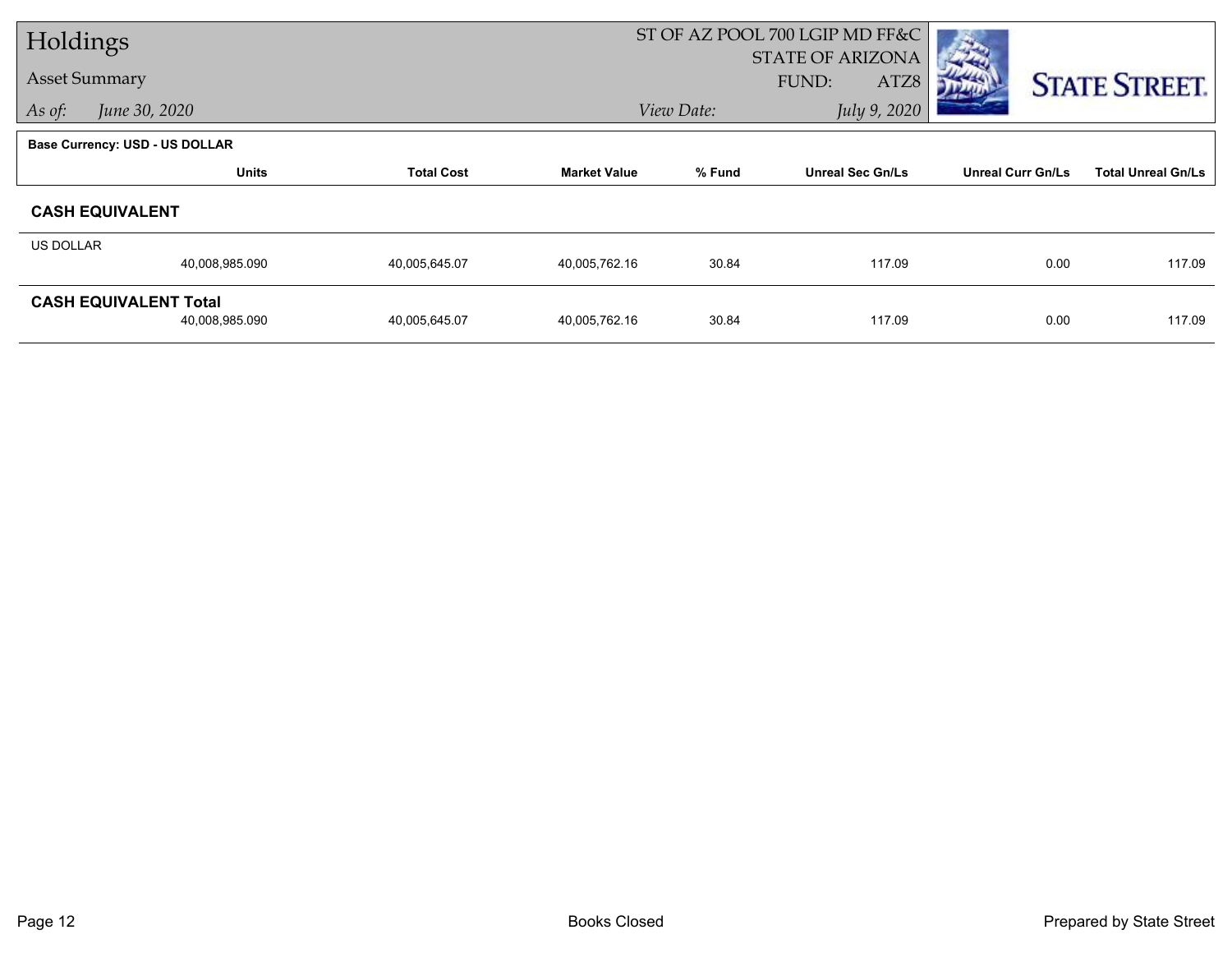| Holdings         |                                       |                   |                     | ST OF AZ POOL 700 LGIP MD FF&C |                         |                          |                           |  |
|------------------|---------------------------------------|-------------------|---------------------|--------------------------------|-------------------------|--------------------------|---------------------------|--|
|                  |                                       |                   |                     |                                | STATE OF ARIZONA        |                          |                           |  |
|                  | <b>Asset Summary</b>                  |                   |                     |                                | FUND:<br>ATZ8           |                          | <b>STATE STREET.</b>      |  |
| As of:           | June 30, 2020                         |                   |                     | View Date:                     | July 9, 2020            |                          |                           |  |
|                  | <b>Base Currency: USD - US DOLLAR</b> |                   |                     |                                |                         |                          |                           |  |
|                  | <b>Units</b>                          | <b>Total Cost</b> | <b>Market Value</b> | % Fund                         | <b>Unreal Sec Gn/Ls</b> | <b>Unreal Curr Gn/Ls</b> | <b>Total Unreal Gn/Ls</b> |  |
|                  | <b>FIXED INCOME</b>                   |                   |                     |                                |                         |                          |                           |  |
| <b>US DOLLAR</b> |                                       |                   |                     |                                |                         |                          |                           |  |
|                  | 87,687,027.240                        | 88,561,572.76     | 89,393,224.04       | 68.92                          | 831,651.28              | 0.00                     | 831,651.28                |  |
|                  | <b>FIXED INCOME Total</b>             |                   |                     |                                |                         |                          |                           |  |
|                  | 87,687,027.240                        | 88,561,572.76     | 89,393,224.04       | 68.92                          | 831,651.28              | 0.00                     | 831,651.28                |  |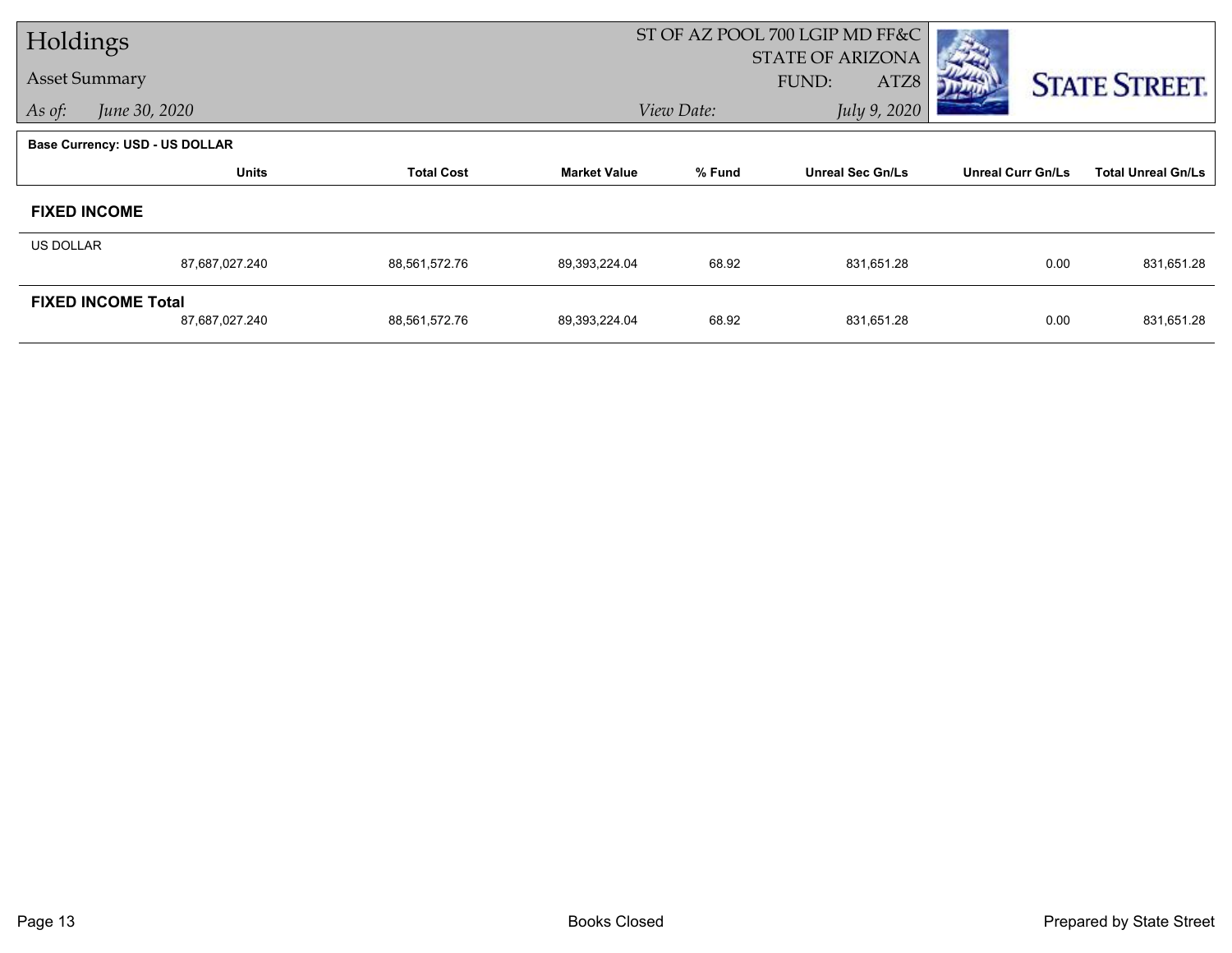| Holdings             |                                       |                   |                     |            | ST OF AZ POOL 700 LGIP MD FF&C<br><b>STATE OF ARIZONA</b> |                          |                           |
|----------------------|---------------------------------------|-------------------|---------------------|------------|-----------------------------------------------------------|--------------------------|---------------------------|
| <b>Asset Summary</b> |                                       |                   |                     |            | FUND:<br>ATZ8                                             |                          | <b>STATE STREET.</b>      |
| As of:               | June 30, 2020                         |                   |                     | View Date: | July 9, 2020                                              |                          |                           |
|                      | <b>Base Currency: USD - US DOLLAR</b> |                   |                     |            |                                                           |                          |                           |
|                      | <b>Units</b>                          | <b>Total Cost</b> | <b>Market Value</b> | % Fund     | <b>Unreal Sec Gn/Ls</b>                                   | <b>Unreal Curr Gn/Ls</b> | <b>Total Unreal Gn/Ls</b> |
| <b>FUND Total</b>    |                                       |                   |                     |            |                                                           |                          |                           |
|                      | 127,996,756.920                       | 128,867,962.42    | 129,699,730.79      | 100.00     | 831.768.37                                                | 0.00                     | 831,768.37                |